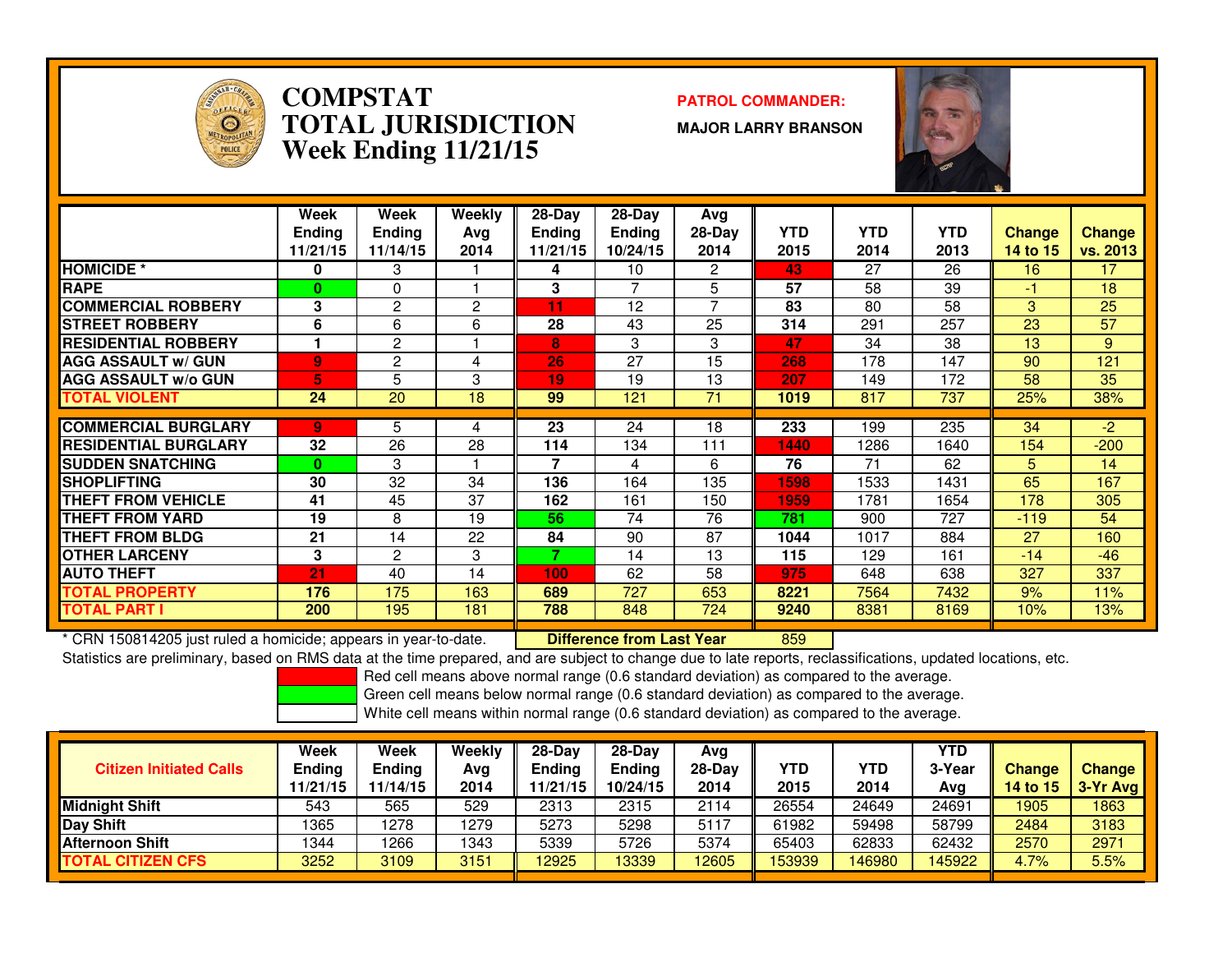

## **COMPSTAT PRECINCT COMMANDER: WEST CHATHAM PRECINCTWeek Ending 11/21/15**

**CAPT. CARL RAMEY**



|                             | Week           | Week           | <b>Weekly</b> | $28-Day$        | 28-Day         | Avg          |            |                       |                |                |                 |
|-----------------------------|----------------|----------------|---------------|-----------------|----------------|--------------|------------|-----------------------|----------------|----------------|-----------------|
|                             | <b>Ending</b>  | <b>Ending</b>  | Avg           | <b>Ending</b>   | Ending         | $28-Day$     | <b>YTD</b> | <b>YTD</b>            | <b>YTD</b>     | Change         | <b>Change</b>   |
|                             | 11/21/15       | 11/14/15       | 2014          | 11/21/15        | 10/24/15       | 2014         | 2015       | 2014                  | 2013           | 14 to 15       | <b>vs. 2013</b> |
| <b>HOMICIDE</b>             | 0              | 0              | $\Omega$      | 0               | 4              | 0            | 4          | $\mathbf{2}^{\prime}$ | $\mathbf{2}$   | $\overline{2}$ | 2 <sup>1</sup>  |
| <b>RAPE</b>                 | 0              | $\Omega$       | $\Omega$      |                 | $\mathbf{2}$   |              | 16         | 11                    | $\overline{ }$ | 5              | 9               |
| <b>COMMERCIAL ROBBERY</b>   | 0              | $\Omega$       | $\Omega$      | 1               |                |              | 14         | 16                    | 6              | $-2$           | 8               |
| <b>ISTREET ROBBERY</b>      |                | $\Omega$       |               | 2               | 4              | 3            | 25         | 29                    | 25             | $-4$           | $\overline{0}$  |
| <b>RESIDENTIAL ROBBERY</b>  | 0              | 0              | $\Omega$      | 1               | 0              |              | 7          | 13                    | 6              | $-6$           |                 |
| <b>AGG ASSAULT w/ GUN</b>   | $\overline{2}$ | 0              | $\Omega$      | 5               |                |              | 25         | 15                    | 14             | 10             | 11              |
| <b>AGG ASSAULT w/o GUN</b>  | 0              | $\Omega$       | $\Omega$      |                 | 3              | $\mathbf{2}$ | 37         | 19                    | 31             | 18             | 6               |
| <b>TOTAL VIOLENT</b>        | 3              | $\mathbf{0}$   | 2             | 11              | 15             | 9            | 128        | 105                   | 91             | 22%            | 41%             |
|                             |                |                |               |                 |                |              |            |                       |                |                |                 |
| <b>COMMERCIAL BURGLARY</b>  | 5.             |                |               | 9               | 9              | 4            | 68         | 46                    | 29             | 22             | 39              |
| <b>RESIDENTIAL BURGLARY</b> | 14             | 3              | 5             | 28              | 42             | 21           | 311        | 237                   | 282            | 74             | 29              |
| <b>SUDDEN SNATCHING</b>     | 0              | $\Omega$       | $\Omega$      | 0               | $\Omega$       |              | 4          | 6                     | $\mathbf{2}$   | $-2$           | $\overline{2}$  |
| <b>SHOPLIFTING</b>          | 5              | 4              | 5             | 12 <sub>1</sub> | $\overline{7}$ | 19           | 181        | 215                   | 135            | $-34$          | 46              |
| <b>THEFT FROM VEHICLE</b>   | 17             | 15             | 6             | 50              | 29             | 26           | 355        | 292                   | 241            | 63             | 114             |
| <b>THEFT FROM YARD</b>      | $\mathbf{2}$   |                | 3             | 11              | 9              | 12           | 139        | 141                   | 89             | $-2$           | 50              |
| <b>THEFT FROM BLDG</b>      | 5              | $\Omega$       | 3             | 10              | 17             | 13           | 187        | 162                   | 126            | 25             | 61              |
| <b>OTHER LARCENY</b>        | 1              | $\overline{2}$ |               | 3               | $\overline{2}$ | 3            | 24         | 26                    | 14             | $-2$           | 10              |
| <b>AUTO THEFT</b>           | 11             | 12             | 3             | 37              | 19             | 12           | 214        | 129                   | 102            | 85             | 112             |
| <b>TOTAL PROPERTY</b>       | 60             | 38             | 28            | 160             | 134            | 111          | 1483       | 1254                  | 1020           | 18%            | 45%             |
| <b>TOTAL PART I</b>         | 63             | 38             | 30            | 171             | 149            | 121          | 1611       | 1359                  | 1111           | 19%            | 45%             |

Statistics are based on UCR criteria, not GA Criminal Code. **Difference from Last Year**  <sup>252</sup>Statistics are preliminary, based on RMS data at the time prepared, and are subject to change due to late reports, reclassifications, updated locations, etc.

Red cell means above normal range (0.6 standard deviation) as compared to the average.

Green cell means below normal range (0.6 standard deviation) as compared to the average.

| <b>Citizen Initiated Calls</b> | Week<br><b>Ending</b><br>11/21/15 | Week<br><b>Ending</b><br>11/14/15 | Weekly<br>Avg<br>2014 | $28-Dav$<br>Ending<br>1/21/15 | $28-Day$<br><b>Ending</b><br>10/24/15 | Avg<br>$28-Day$<br>2014 | YTD<br>2015 | <b>YTD</b><br>2014 | YTD<br>3-Year<br>Avg | <b>Change</b><br>14 to 15 | <b>Change</b><br>3-Yr Avg |
|--------------------------------|-----------------------------------|-----------------------------------|-----------------------|-------------------------------|---------------------------------------|-------------------------|-------------|--------------------|----------------------|---------------------------|---------------------------|
| <b>Midnight Shift</b>          | 127                               | 16                                | 107                   | 494                           | 458                                   | 429                     | 5290        | 4972               | 4919                 | 318                       | 371                       |
| <b>Day Shift</b>               | 322                               | 272                               | 264                   | 132                           | 116                                   | 1055                    | 13074       | 12230              | 12176                | 844                       | 898                       |
| <b>Afternoon Shift</b>         | 345                               | 270                               | 279                   | 1220                          | 142                                   | 1115                    | 13651       | 3009               | 12904                | 642                       | 747                       |
| <b>TOTAL CITIZEN CFS</b>       | 794                               | 794                               | 650                   | 2846                          | 2716                                  | 2599                    | 32015       | 30211              | 29999                | 6.0%                      | 6.7%                      |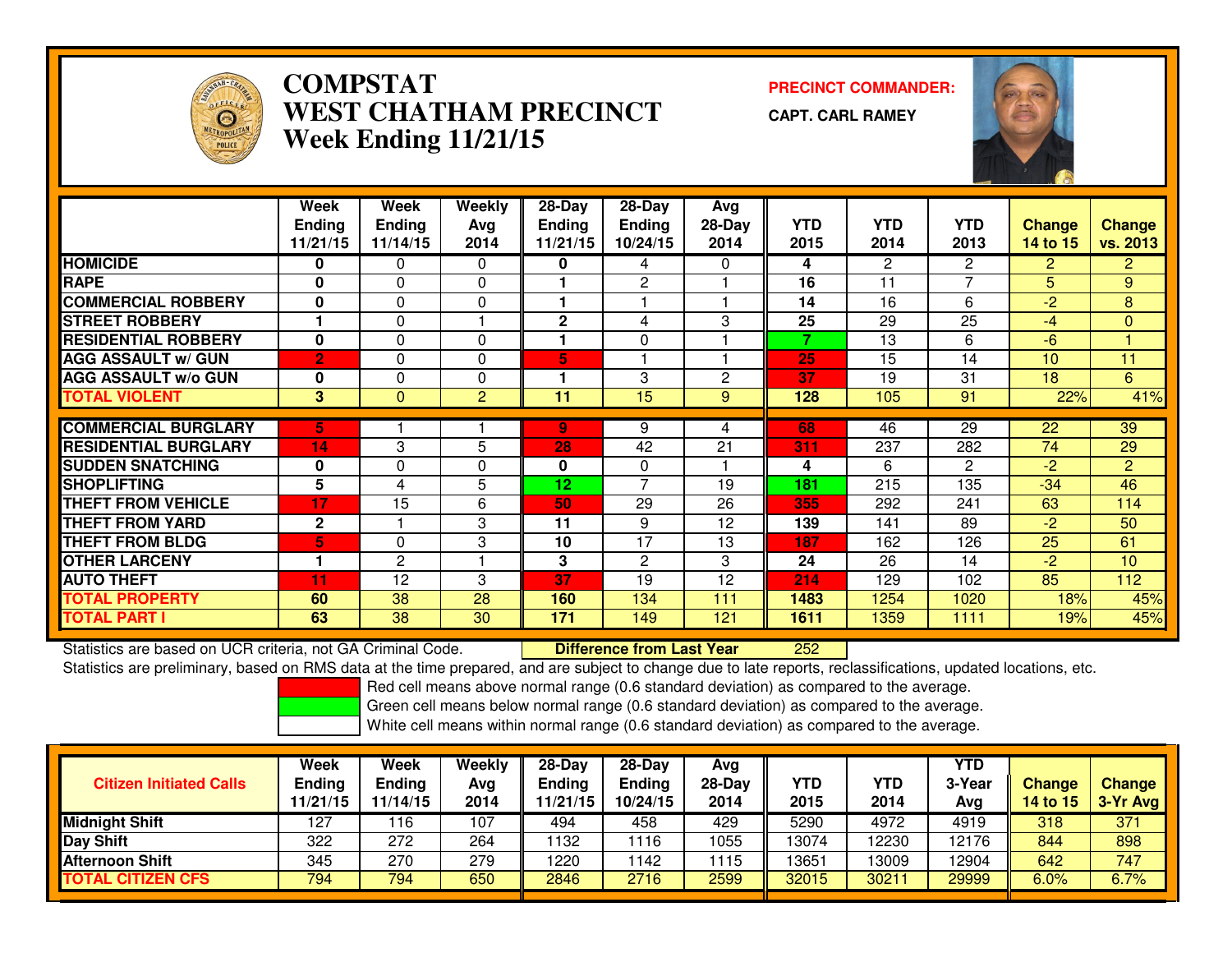

## **COMPSTAT PRECINCT COMMANDER: DOWNTOWN PRECINCTWeek Ending 11/21/15**

**CAPT. Ben Herron**



|                             | Week           | Week           | <b>Weekly</b> | $28$ -Day     | $28$ -Day     | Avg                      |              |                |            |                |                |
|-----------------------------|----------------|----------------|---------------|---------------|---------------|--------------------------|--------------|----------------|------------|----------------|----------------|
|                             | <b>Ending</b>  | <b>Ending</b>  | Ava           | <b>Ending</b> | <b>Ending</b> | $28-Day$                 | <b>YTD</b>   | <b>YTD</b>     | <b>YTD</b> | <b>Change</b>  | <b>Change</b>  |
|                             | 11/21/15       | 11/14/15       | 2014          | 11/21/15      | 10/24/15      | 2014                     | 2015         | 2014           | 2013       | 14 to 15       | vs. 2013       |
| <b>HOMICIDE *</b>           | 0              |                | $\Omega$      | 2             |               |                          | 8            | 5              | 9          | 3              | $-1$           |
| <b>RAPE</b>                 | 0              | 0              | $\Omega$      | 2             | 3             |                          | 16           | 11             | 9          | 5              | $\overline{7}$ |
| <b>COMMERCIAL ROBBERY</b>   | $\bf{0}$       | 0              | $\Omega$      |               |               |                          | 11           | $\overline{7}$ | 9          | 4              | $\overline{2}$ |
| <b>STREET ROBBERY</b>       |                | $\mathbf{2}$   | 2             | 7             | 15            | $\overline{\phantom{a}}$ | 105          | 79             | 99         | 26             | 6              |
| <b>RESIDENTIAL ROBBERY</b>  | $\bf{0}$       |                | $\Omega$      | 3             | $\Omega$      | $\Omega$                 | $\mathbf{9}$ | $\mathbf{2}$   | 8          | $\overline{7}$ |                |
| <b>AGG ASSAULT w/ GUN</b>   | $\overline{2}$ | 0              |               | 3             | 10            | 3                        | 50           | 37             | 33         | 13             | 17             |
| <b>AGG ASSAULT w/o GUN</b>  | $\bf{0}$       | 2              |               | 5             | 4             | 3                        | 44           | 35             | 41         | 9              | 3              |
| <b>TOTAL VIOLENT</b>        | 3              | 6              | 4             | 23            | 34            | 16                       | 243          | 176            | 208        | 38%            | 17%            |
|                             |                |                |               |               |               |                          |              |                |            |                |                |
| <b>COMMERCIAL BURGLARY</b>  |                | 0              |               | $\mathbf{2}$  | 2             | 3                        | 26           | 39             | 33         | $-13$          | -7             |
| <b>RESIDENTIAL BURGLARY</b> | $\mathbf{2}$   | 4              | 3             | 13            | 8             | 11                       | 128          | 115            | 150        | 13             | $-22$          |
| <b>SUDDEN SNATCHING</b>     | $\bf{0}$       |                |               | 4             | 3             | 2                        | 36           | 29             | 30         | $\overline{7}$ | 6              |
| <b>ISHOPLIFTING</b>         | 0              | 3              | 4             | 18            | 22            | 18                       | 234          | 201            | 189        | 33             | 45             |
| <b>THEFT FROM VEHICLE</b>   | 7              | 3              | 9             | 23            | 38            | 36                       | 361          | 445            | 335        | $-84$          | 26             |
| <b>THEFT FROM YARD</b>      | 7              | 3              | 5             | 16            | 23            | 21                       | 204          | 248            | 218        | $-44$          | $-14$          |
| <b>THEFT FROM BLDG</b>      | 5              | $\overline{7}$ | 5             | 23            | 18            | 21                       | 202          | 244            | 167        | $-42$          | 35             |
| <b>OTHER LARCENY</b>        | $\bf{0}$       | 0              |               | 0             | $\mathbf{2}$  | 2                        | 17           | 26             | 39         | $-9$           | $-22$          |
| <b>AUTO THEFT</b>           | $\mathbf{2}$   | 10             | 3             | 20            | 9             | 11                       | 184          | 124            | 109        | 60             | 75             |
| <b>TOTAL PROPERTY</b>       | 24             | 31             | 31            | 119           | 125           | 125                      | 1392         | 1471           | 1270       | $-5%$          | 10%            |
| <b>TOTAL PART I</b>         | 27             | 37             | 35            | 142           | 159           | 141                      | 1635         | 1647           | 1478       | $-1%$          | 11%            |

Statistics are based on UCR criteria, not GA Criminal Code. **Difference from Last Year**  -12Statistics are preliminary, based on RMS data at the time prepared, and are subject to change due to late reports, reclassifications, updated locations, etc.

Red cell means above normal range (0.6 standard deviation) as compared to the average.

Green cell means below normal range (0.6 standard deviation) as compared to the average.

| <b>Citizen Initiated Calls</b> | Week<br><b>Ending</b><br>11/21/15 | Week<br><b>Ending</b><br>11/14/15 | Weekly<br>Avg<br>2014 | $28-Dav$<br>Ending<br>1/21/15 | $28-Day$<br><b>Ending</b><br>10/24/15 | Avg<br>$28-Day$<br>2014 | YTD<br>2015 | <b>YTD</b><br>2014 | YTD<br>3-Year<br>Avg | <b>Change</b><br>14 to 15 | <b>Change</b><br>3-Yr Avg |
|--------------------------------|-----------------------------------|-----------------------------------|-----------------------|-------------------------------|---------------------------------------|-------------------------|-------------|--------------------|----------------------|---------------------------|---------------------------|
| <b>Midnight Shift</b>          | 105                               | 107                               | 114                   | 488                           | 518                                   | 457                     | 5684        | 5414               | 5379                 | 270                       | 305                       |
| <b>Day Shift</b>               | 194                               | 217                               | 223                   | 889                           | 962                                   | 891                     | 11012       | 10412              | 10397                | 600                       | 615                       |
| <b>Afternoon Shift</b>         | 196                               | 227                               | 244                   | 919                           | 1051                                  | 976                     | 11862       | 1544               | 1360                 | 318                       | 502                       |
| <b>TOTAL CITIZEN CFS</b>       | 495                               | 551                               | 581                   | 2296                          | 2531                                  | 2324                    | 28558       | 27370              | 27136                | 4.3%                      | 5.2%                      |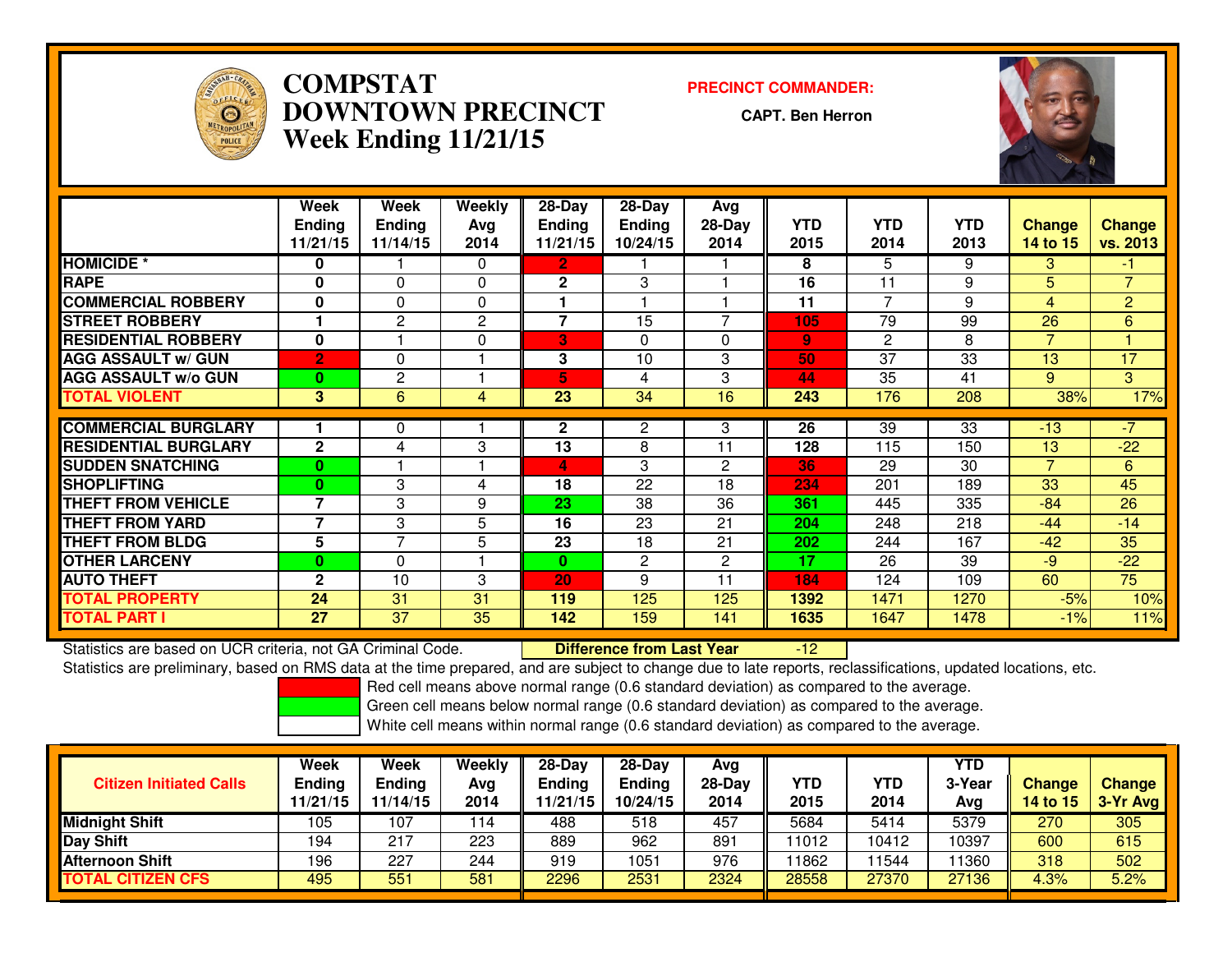

# **COMPSTATCENTRAL PRECINCT Week Ending 11/21/15**

**PRECINCT COMMANDER:**



|                             | Week           | Week           | <b>Weekly</b> | 28-Day         | 28-Day        | Avg            |            |                 |                 |                |                 |
|-----------------------------|----------------|----------------|---------------|----------------|---------------|----------------|------------|-----------------|-----------------|----------------|-----------------|
|                             | <b>Ending</b>  | <b>Ending</b>  | Avg           | <b>Ending</b>  | <b>Ending</b> | $28-Day$       | <b>YTD</b> | <b>YTD</b>      | YTD             | <b>Change</b>  | <b>Change</b>   |
|                             | 11/21/15       | 11/14/15       | 2014          | 11/21/15       | 10/24/15      | 2014           | 2015       | 2014            | 2013            | 14 to 15       | <b>vs. 2013</b> |
| <b>HOMICIDE *</b>           | 0              | $\overline{2}$ | $\Omega$      | $\mathbf{2}$   | $\mathbf{2}$  |                | 15         | $\overline{13}$ | 9               | $\overline{2}$ | 6               |
| <b>RAPE</b>                 | $\bf{0}$       | $\Omega$       | $\mathbf{0}$  | 0              | 0             |                | 8          | 12              | 6               | $-4$           | $\overline{2}$  |
| <b>COMMERCIAL ROBBERY</b>   | $\mathbf{0}$   | $\Omega$       | $\Omega$      | 1              | 3             |                | 12         | 14              | 12              | $-2$           | $\mathbf{0}$    |
| <b>STREET ROBBERY</b>       | $\mathbf{2}$   | 4              | 2             | 11             | 14            | 8              | 90         | 93              | 61              | $-3$           | 29              |
| <b>RESIDENTIAL ROBBERY</b>  | $\mathbf{0}$   |                | $\mathbf{0}$  | $\overline{2}$ |               | 0              | 9          | 3               | 6               | 6              | 3               |
| <b>AGG ASSAULT W/ GUN</b>   | $\mathbf{2}$   |                | 2             | $\overline{7}$ | 6             | 6              | 94         | 71              | 48              | 23             | 46              |
| <b>AGG ASSAULT w/o GUN</b>  | $\overline{2}$ |                |               | 6              | 3             | 3              | 52         | 39              | 47              | 13             | 5 <sup>5</sup>  |
| <b>TOTAL VIOLENT</b>        | 6              | 9              | 5             | 29             | 29            | 21             | 280        | 245             | 189             | 14%            | 48%             |
| <b>COMMERCIAL BURGLARY</b>  | $\mathbf{2}$   | 3              |               | 6              | 3             |                | 62         | 42              | 82              | 20             | $-20$           |
|                             |                |                |               |                |               | 4              |            |                 |                 |                |                 |
| <b>RESIDENTIAL BURGLARY</b> | 4              | 6              | 9             | 24             | 19            | 34             | 367        | 400             | 419             | $-33$          | $-52$           |
| <b>SUDDEN SNATCHING</b>     | $\bf{0}$       | 0              | $\Omega$      | 1              |               |                | 12         | 15              | 12              | $-3$           | $\mathbf{0}$    |
| <b>SHOPLIFTING</b>          | $\bf{0}$       | $\Omega$       | $\mathbf{2}$  | 8              | 16            | 8              | 89         | 89              | $\overline{87}$ | $\Omega$       | $\overline{2}$  |
| <b>THEFT FROM VEHICLE</b>   | 11             | $\overline{7}$ | 9             | 28             | 40            | 36             | 525        | 425             | 423             | 100            | 102             |
| <b>THEFT FROM YARD</b>      | 6              | 2              | 5             | 12             | 22            | 20             | 181        | 239             | 201             | $-58$          | $-20$           |
| <b>THEFT FROM BLDG</b>      | 4              | 3              | 4             | 16             | 10            | 18             | 198        | 212             | 187             | $-14$          | 11              |
| <b>OTHER LARCENY</b>        |                | 0              |               |                | 7             | $\overline{2}$ | 34         | 20              | 29              | 14             | 5               |
| <b>AUTO THEFT</b>           | 5              | 6              | 4             | 15             | 8             | 17             | 236        | 199             | 195             | 37             | 41              |
| <b>TOTAL PROPERTY</b>       | 33             | 27             | 35            | 111            | 126           | 141            | 1704       | 1641            | 1635            | 4%             | 4%              |
| <b>TOTAL PART I</b>         | 39             | 36             | 40            | 140            | 155           | 162            | 1984       | 1886            | 1824            | 5%             | 9%              |

\* CRN 150814205 just ruled a homicide; appears in year-to-date. **| Difference from Last Year** \* CRN 150814205 just ruled a homicide; appears in year-to-date. **Difference from Last Year Schang** D8 Page Dassifications, updated locations, etc.<br>Statistics are preliminary, based on RMS data at the time prepared, and are

Red cell means above normal range (0.6 standard deviation) as compared to the average.

Green cell means below normal range (0.6 standard deviation) as compared to the average.

| <b>Citizen Initiated Calls</b> | Week<br><b>Ending</b><br>11/21/15 | Week<br><b>Ending</b><br>11/14/15 | Weekly<br>Avg<br>2014 | 28-Day<br><b>Ending</b><br>1/21/15 | $28-Dav$<br><b>Ending</b><br>10/24/15 | Ava<br>$28-Day$<br>2014 | <b>YTD</b><br>2015 | YTD<br>2014 | YTD<br>3-Year<br>Avg | <b>Change</b><br>14 to 15 | <b>Change</b><br>3-Yr Avg |
|--------------------------------|-----------------------------------|-----------------------------------|-----------------------|------------------------------------|---------------------------------------|-------------------------|--------------------|-------------|----------------------|---------------------------|---------------------------|
| Midnight Shift                 | 123                               | 127                               | 116                   | 500                                | 501                                   | 463                     | 5892               | 5348        | 5393                 | 544                       | 499                       |
| Day Shift                      | 290                               | 260                               | 268                   | 1108                               | 095                                   | 1074                    | 12749              | 12469       | 11935                | 280                       | 814                       |
| Afternoon Shift                | 285                               | 261                               | 274                   | 1102                               | 181                                   | 1098                    | 13651              | 12772       | 12897                | 879                       | 754                       |
| <b>TOTAL CITIZEN CFS</b>       | 698                               | 648                               | 659                   | 2710                               | 2777                                  | 2635                    | 32292              | 30589       | 30225                | 5.6%                      | 6.8%                      |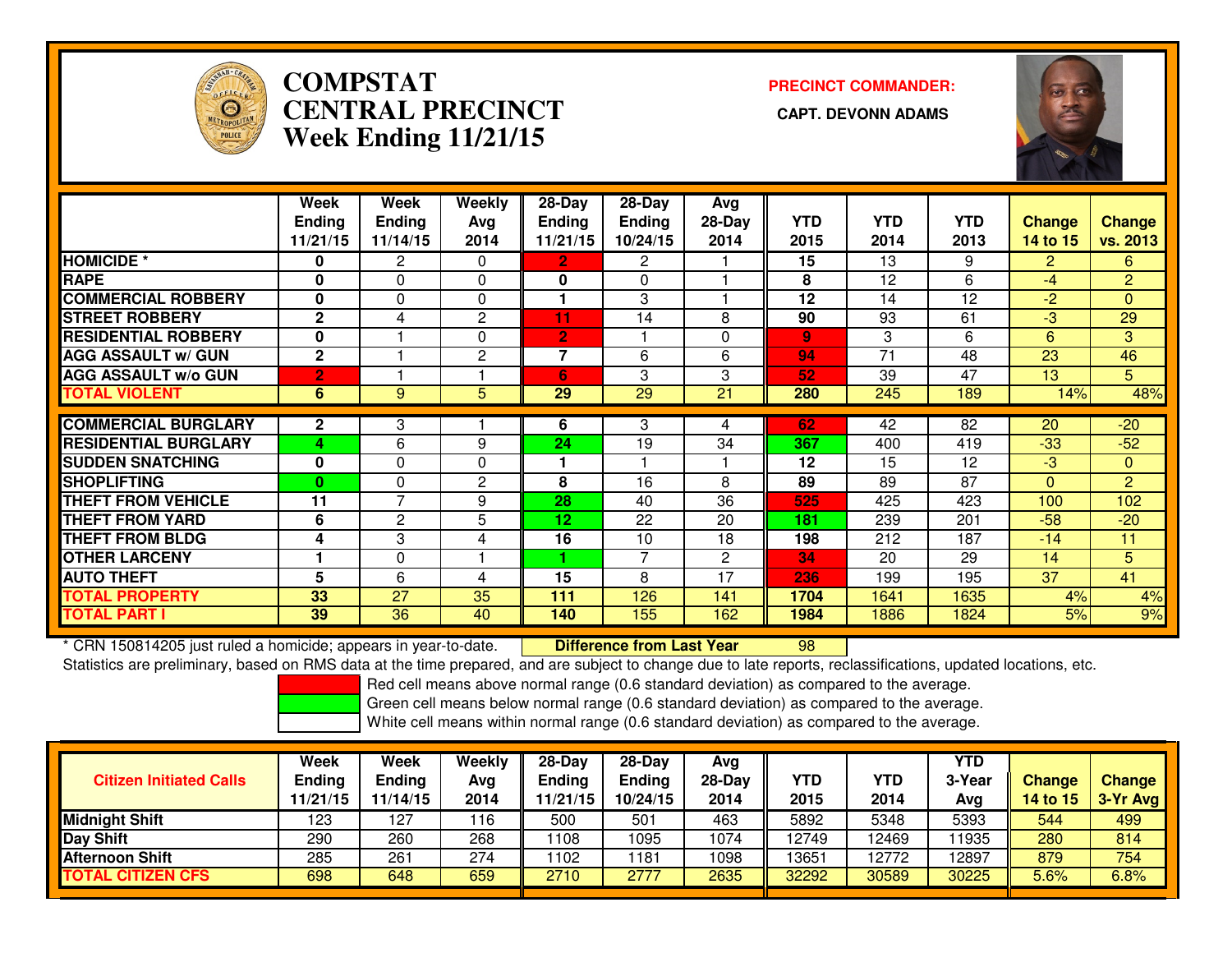

### **COMPSTAT PRECINCT COMMANDER: SOUTHSIDE PRECINCT CAPT. TERRY SHOOPWeek Ending 11/21/15**



|                             | Week<br><b>Ending</b><br>11/21/15 | Week<br><b>Ending</b><br>11/14/15 | Weekly<br>Avg<br>2014 | $28-Day$<br>Ending<br>11/21/15 | $28-Day$<br><b>Ending</b><br>10/24/15 | Avg<br>28-Day<br>2014 | <b>YTD</b><br>2015 | <b>YTD</b><br>2014 | <b>YTD</b><br>2013 | <b>Change</b><br>14 to 15 | <b>Change</b><br>vs. 2013 |
|-----------------------------|-----------------------------------|-----------------------------------|-----------------------|--------------------------------|---------------------------------------|-----------------------|--------------------|--------------------|--------------------|---------------------------|---------------------------|
| <b>HOMICIDE</b>             | 0                                 | 0                                 | 0                     | 0                              | 2                                     | 0                     | 6.                 | $\overline{2}$     | 4                  | 4                         | $\overline{2}$            |
| <b>RAPE</b>                 | 0                                 | 0                                 | 0                     | 0                              | 2                                     |                       | 8                  | 9                  | 9                  | -1                        | -1                        |
| <b>COMMERCIAL ROBBERY</b>   | $\overline{2}$                    |                                   |                       | 4                              | 4                                     | 3                     | 16                 | 29                 | 19                 | $-13$                     | $-3$                      |
| <b>STREET ROBBERY</b>       | 1                                 | 0                                 |                       | 3                              | 2                                     | 4                     | 39                 | 48                 | 30                 | $-9$                      | 9                         |
| <b>RESIDENTIAL ROBBERY</b>  | ٠                                 | $\Omega$                          | 0                     |                                |                                       |                       | 14                 | 10                 | 8                  | 4                         | 6                         |
| <b>AGG ASSAULT w/ GUN</b>   | $\bf{0}$                          | 0                                 | 0                     |                                | 2                                     |                       | 28                 | 13                 | 15                 | 15                        | 13                        |
| <b>AGG ASSAULT w/o GUN</b>  |                                   | $\Omega$                          | 0                     |                                | 6                                     | $\overline{2}$        | 27                 | 18                 | 24                 | 9                         | 3                         |
| <b>TOTAL VIOLENT</b>        | 5                                 |                                   | 3                     | 10                             | 19                                    | 11                    | 138                | 129                | 109                | 7%                        | 27%                       |
| <b>COMMERCIAL BURGLARY</b>  |                                   | 0                                 |                       | 3                              | 4                                     | 3                     | 49                 | 36                 | 49                 | 13                        | 0                         |
| <b>RESIDENTIAL BURGLARY</b> | 7                                 | 4                                 | 5                     | 24                             | 19                                    | 18                    | 285                | 215                | 354                | 70                        | $-69$                     |
| <b>ISUDDEN SNATCHING</b>    | $\bf{0}$                          | 2                                 | 0                     | $\overline{2}$                 | $\Omega$                              |                       | 14                 | 11                 | 11                 | 3                         | 3                         |
| <b>SHOPLIFTING</b>          | 20                                | 15                                | 13                    | 65                             | 65                                    | 51                    | 660                | 576                | 659                | 84                        |                           |
| <b>THEFT FROM VEHICLE</b>   | $\overline{2}$                    | 9                                 | 7                     | 26                             | 20                                    | 27                    | 366                | 330                | 314                | 36                        | 52                        |
| <b>THEFT FROM YARD</b>      | $\mathbf{2}$                      | $\overline{2}$                    | $\overline{2}$        | 8                              | 9                                     | 9                     | 108                | 109                | 101                | -1                        | $\overline{7}$            |
| <b>THEFT FROM BLDG</b>      | 3                                 |                                   | 4                     | 13                             | 23                                    | 17                    | 228                | 200                | 229                | 28                        | $-1$                      |
| <b>OTHER LARCENY</b>        | 0                                 | 0                                 | н                     |                                | 2                                     | $\overline{2}$        | 20                 | 27                 | 43                 | $\overline{7}$            | $-23$                     |
| <b>AUTO THEFT</b>           | $\mathbf{2}$                      | $\overline{\phantom{a}}$          | 2                     | 17                             | 10                                    | 8                     | 180                | 83                 | 100                | 97                        | 80                        |
| <b>TOTAL PROPERTY</b>       | 37                                | 40                                | 34                    | 159                            | 152                                   | 136                   | 1910               | 1587               | 1860               | 20%                       | 3%                        |
| <b>TOTAL PART I</b>         | 42                                | 41                                | 37                    | 169                            | 171                                   | 148                   | 2048               | 1716               | 1969               | 19%                       | 4%                        |

Statistics are based on UCR criteria, not GA Criminal Code. **Difference from Last Year** 

<sup>332</sup>

Statistics are preliminary, based on RMS data at the time prepared, and are subject to change due to late reports, reclassifications, updated locations, etc.

Red cell means above normal range (0.6 standard deviation) as compared to the average.

Green cell means below normal range (0.6 standard deviation) as compared to the average.

| <b>Citizen Initiated Calls</b> | <b>Week</b><br><b>Ending</b><br>11/21/15 | <b>Week</b><br><b>Ending</b><br>11/14/15 | Weekly<br>Avg<br>2014 | $28-Dav$<br><b>Ending</b><br>11/21/15 | $28-Dav$<br><b>Ending</b><br>10/24/15 | Ava<br>28-Dav<br>2014 | YTD<br>2015 | YTD<br>2014 | YTD<br>3-Year<br>Ava | <b>Change</b><br><b>14 to 15</b> | <b>Change</b><br>3-Yr Avg |
|--------------------------------|------------------------------------------|------------------------------------------|-----------------------|---------------------------------------|---------------------------------------|-----------------------|-------------|-------------|----------------------|----------------------------------|---------------------------|
| <b>Midnight Shift</b>          | 91                                       | 87                                       | 91                    | 395                                   | 395                                   | 363                   | 4680        | 4219        | 4284                 | 461                              | 396                       |
| <b>Day Shift</b>               | 295                                      | 244                                      | 259                   | 1063                                  | 1070                                  | 1038                  | 12781       | 2067        | 11935                | 714                              | 846                       |
| <b>Afternoon Shift</b>         | 256                                      | 227                                      | 259                   | 995                                   | 1097                                  | 1034                  | 12490       | 12014       | 11919                | 476                              | 571                       |
| <b>TOTAL CITIZEN CFS</b>       | 642                                      | 558                                      | 609                   | 2453                                  | 2562                                  | 2435                  | 29951       | 28300       | 28137                | 5.8%                             | 6.4%                      |